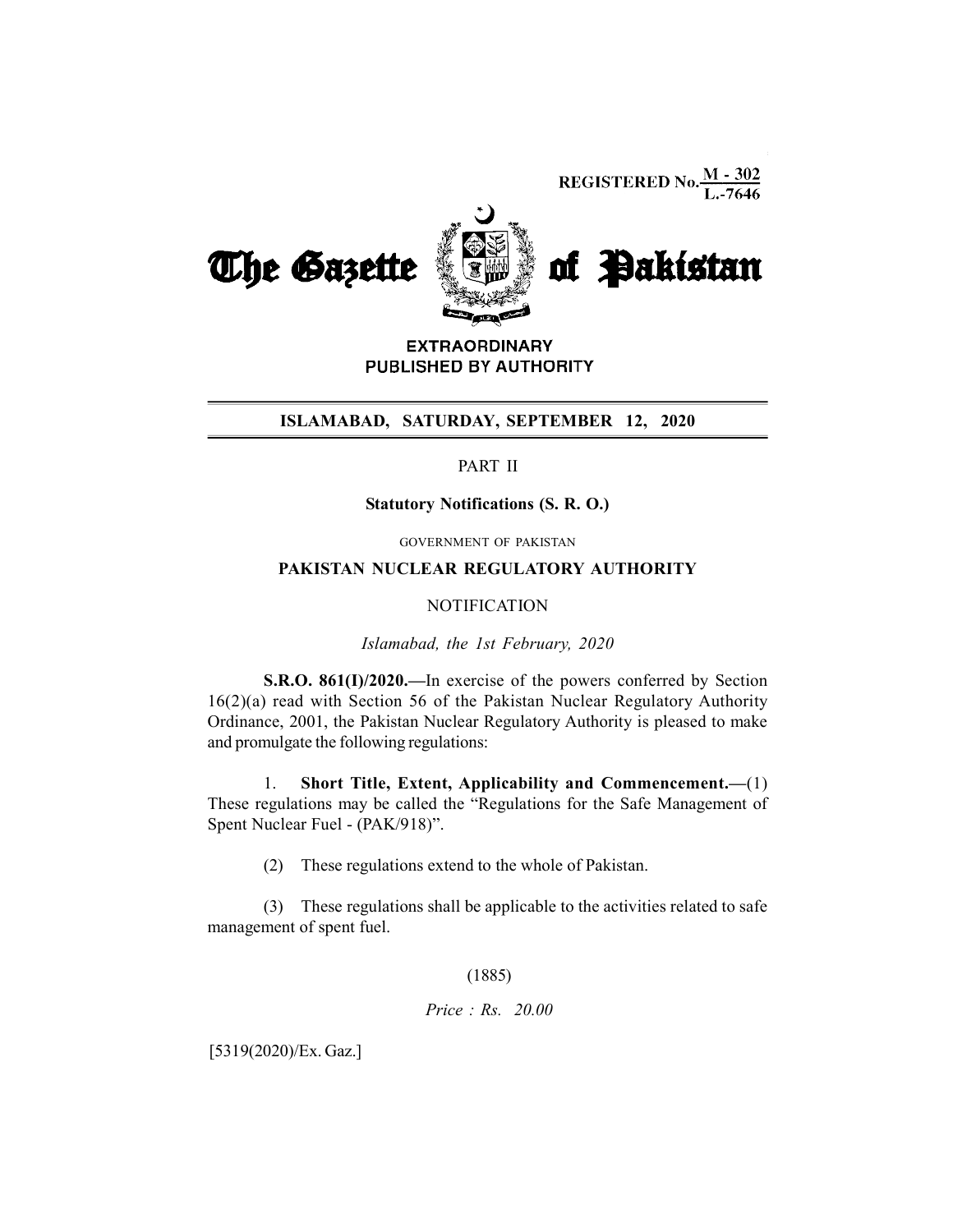(4) These regulations shall come into force at once.

2. Definitions.—In these regulations, unless there is anything repugnant in the subject or context,

- (a) "applicant" means a person who has applied to the Authority for a license or for an authorization;
- (b) "cask" means a shielded container used for the dry storage of spent fuel;
- (c) "certificate holder" means a person holding a valid design approval certificate of the cask;
- (d) "confinement" means prevention or control of releases of radioactive material to the environment in operation or in accidents;
- (e) "design certification" means a process for approval of design of the cask;
- (f) "dry storage" means storage in a gaseous medium, such as air or an inert gas;
- (g) "dual purpose cask" means a shielded container used for the dry storage as well as transport of radioactive materials such as spent fuel;
- (h) "facility" means spent fuel storage facility;
- (i) "item important to safety" means an item that is part of a safety group and whose malfunction or failure could lead to radiation exposure of the workers or the public;
- (j) "licensee" means the holder of a valid license issued by the Authority;
- (k) "management system" means a set of interrelated or interacting elements (a system) for establishing policies and objectives and enabling the objectives to be achieved in an efficient and effective manner;
- (l) "residual heat" means the heat originating from radioactive decay;
- (m) "spent fuel" means nuclear fuel removed from a reactor following irradiation that is no longer usable in its present form;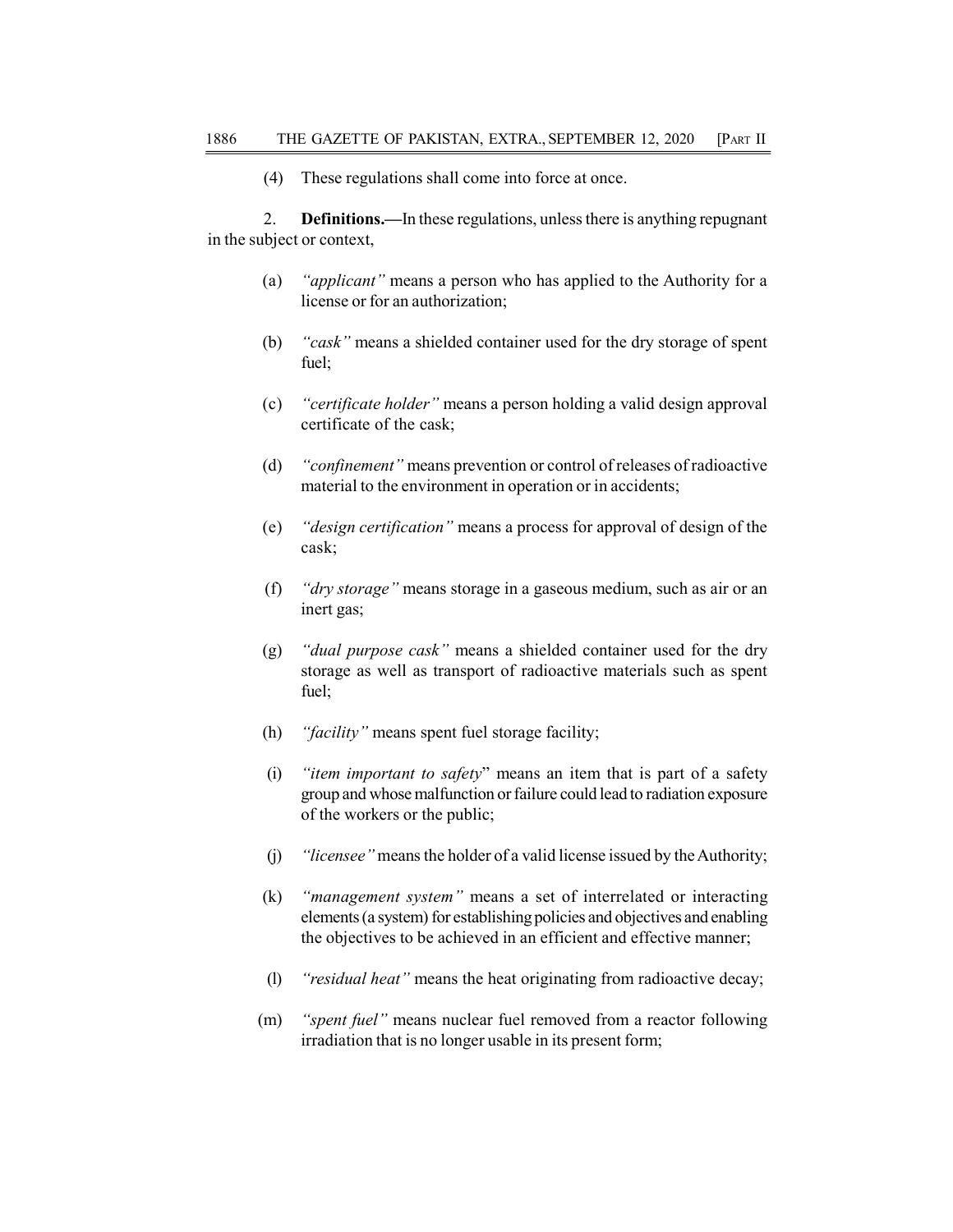- (n) "spent fuel management" means all activities that relate to the handling and storage of spent fuel, excluding off-site transport;
- (o) "structures, systems and components" means a general term encompassing all of the elements (items) of a facility or activity that contribute to protection and safety, except human factors; and
- (p) "wet storage" means storage in water or in another liquid.

3. Scope.—These regulations shall cover all aspects of the safe management of spent fuel in dry as well as wet storage. These regulations also cover design certification process for cask. However, handling and storage of the spent fuel as a part of the operational activities of a nuclear reactor, as described in Regulations on the Safety of Nuclear Power Plants Operation - (PAK/913), are not covered under these regulations.

4. Interpretation.—The decision of Chairman PNRA regarding the interpretation of any word or phrase of these regulations shall be final and binding.

5. General Responsibilities.—(1) The applicant or licensee, as the case may be, shall be responsible for the safe management of spent fuel.

(2) For spent fuel storage facilities, the applicant or licensee, as the case may be, shall follow the authorization and licensing process as prescribed in Regulations for Licensing of Nuclear Installations in Pakistan - (PAK/909). Whereas, for design certification of the cask, the applicant or licensee, as the case may be, shall comply with the design certification process for cask given in Schedule I of these regulations.

(3) The applicant or licensee, as the case may be, shall establish necessary qualification and experience criteria for all staff involved in activities that may affect safety. The applicant or licensee, as the case may be, shall additionally ensure that the qualifications and training of contractors is adequate for the activities to be performed and that adequate control and supervision is in place.

(4) The licensee shall adequately consider the human and organizational factors and human-machine interfaces throughout the design of the facility or cask, as the case may be.

(5) The licensee or certificate holder, as the case may be, shall ensure that the construction or manufacturing of the facility or cask is in accordance with the approved design.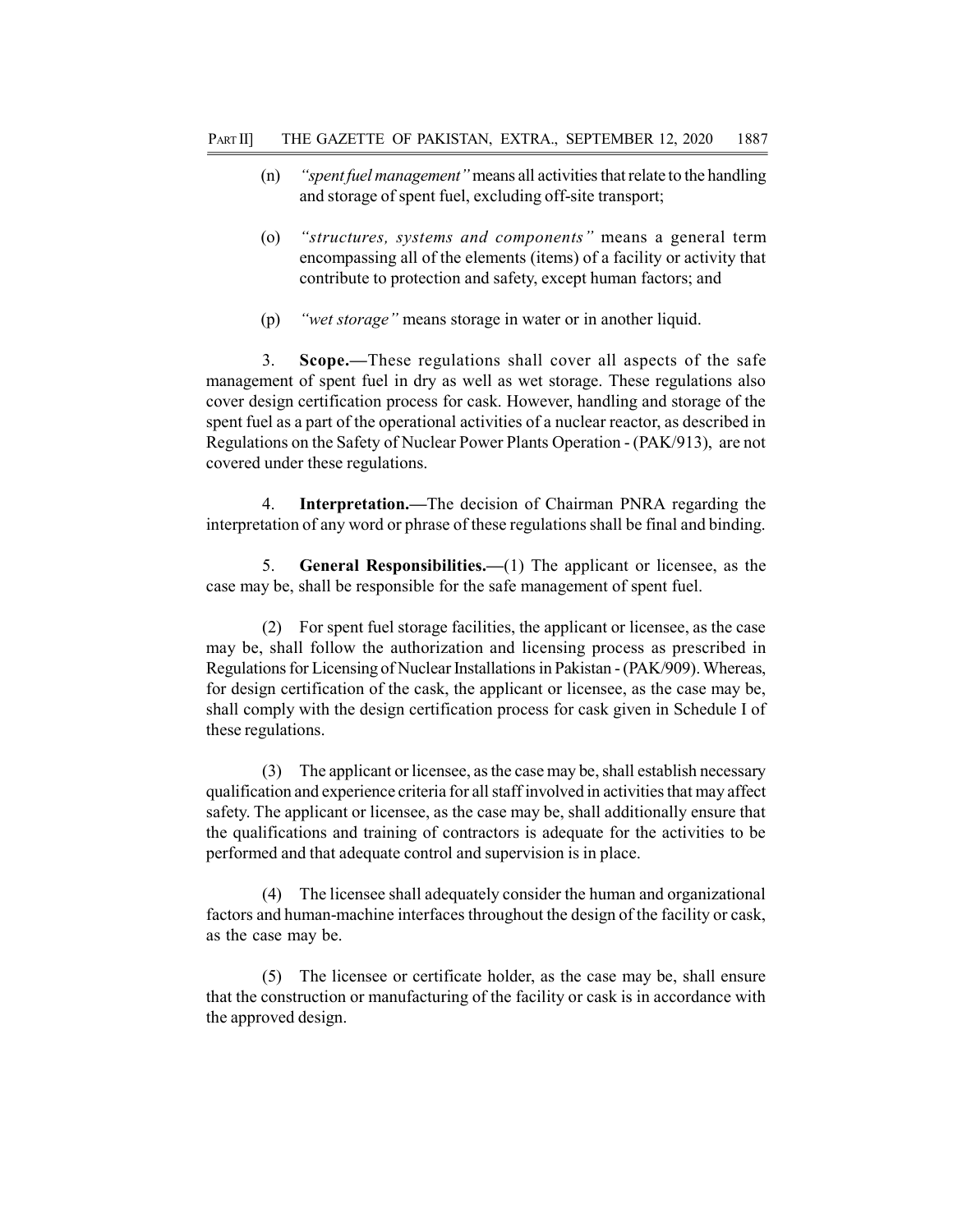(6) The licensee shall prepare and put in place a management system approved by the Authority, covering all activities in relation with these regulations. The management system shall be an integral part of every activity, which may affect safety.

(7) The licensee shall establish and maintain safety culture by means of an effective management system and a demonstrated commitment to safety on the part of its management.

(8) The applicant or licensee, as the case may be, shall obtain, evaluate and utilize the available experience feedback from other national and international organizations and facilities.

(9) The application for acquiring an authorization or license, as the case may be, shall be accompanied by such fee as prescribed by Regulations on Licensing Fee by Pakistan Nuclear Regulatory Authority - (PAK/900).

(10) The licensee shall comply with the requirements of radiation protection as specified in Regulations on Radiation Protection - (PAK/904) while managing the spent fuel.

(11) The licensee shall fulfill the requirements of Regulations on Radioactive Waste Management - (PAK/915) while managing radioactive waste generated during management of spent fuel.

(12) The applicant or licensee, as the case may be, shall ensure that design of dual purpose cask satisfies the requirements of these regulations in addition to the requirements of Regulations for the Safe Transport of Radioactive Material - (PAK/ 916).

(13) The licensee shall establish and implement emergency preparedness and response measures commensurate with the hazards associated with the handling and storage of spent fuel in accordance with Regulations on Management of a Nuclear or Radiological Emergency - (PAK/914).

(14) The licensee shall take all necessary measures to ensure physical protection of spent fuel as prescribed in Regulations on Physical Protection of Nuclear Material and Nuclear Installations - (PAK/925).

(15) The licensee shall take necessary measures to comply with all aspects of decommissioning of the facility or cask, as the case may be, in accordance with Regulations on Decommissioning of Facilities Using Radioactive Material - (PAK/930).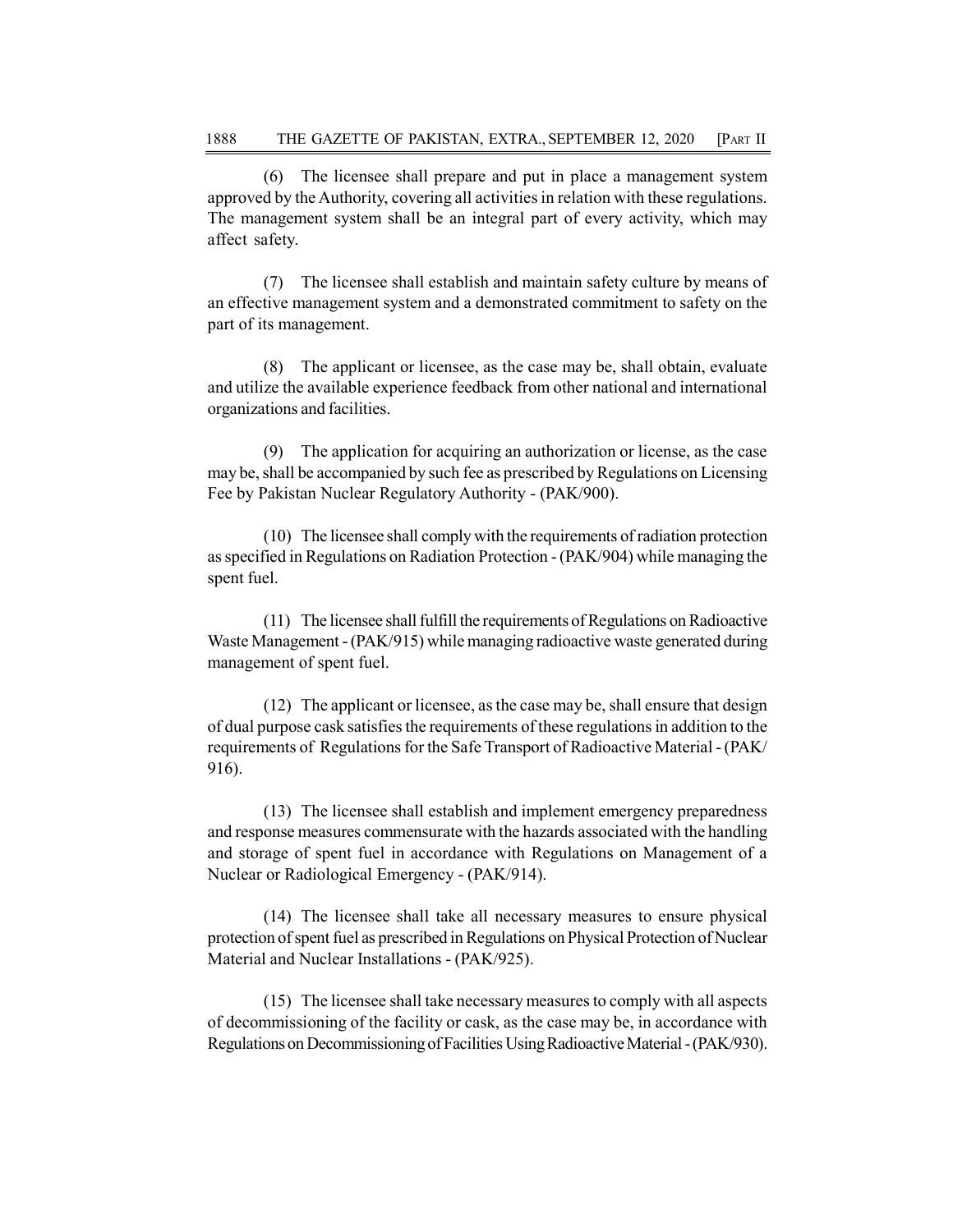(16) The applicant or licensee, as the case may be, shall be subject to enforcement actions under the provisions of Pakistan Nuclear Regulatory Authority Enforcement Regulations - (PAK/950) in case of any non-compliance with the requirements of these regulations.

## SPECIFIC REQUIREMENTS FOR SPENT FUEL STORAGE **FACILITIES**

6. General.—(1) The licensee shall establish limits and acceptance criteria for the facility by taking into account storage conditions, compatibility with the safety analysis of the facility, suitability for handling and retrieval of spent fuel.

(2) The licensee shall ensure that spent fuel is uniquely identified and marked, under an established marking system, for the entire storage period.

(3) The licensee shall ensure safe handling of spent fuel.

(4) The licensee shall ensure that the cask manufactured in accordance with the certified design is used for transportation and storage of the spent fuel.

(5) The licensee shall submit design and Safety Analysis Report (SAR) modifications, important to safety including facility configuration and the operational limits and conditions, to the Authority for approval before implementation.

7. Design.—(1) The licensee shall use following hierarchy of design measures, to the extent practicable, in protecting the workers, the public and the environment against potential hazards:

- (a) Selection of the process to eliminate the hazard;
- (b) Passive design features;
- (c) Active design features; and
- (d) Administrative controls.
- (2) The facility shall be designed to:
- (a) Maintain spent fuel in a subcritical condition;
- (b) Provide sufficient radiation shielding and confinement;
- (c) Provide adequate heat removal capacity;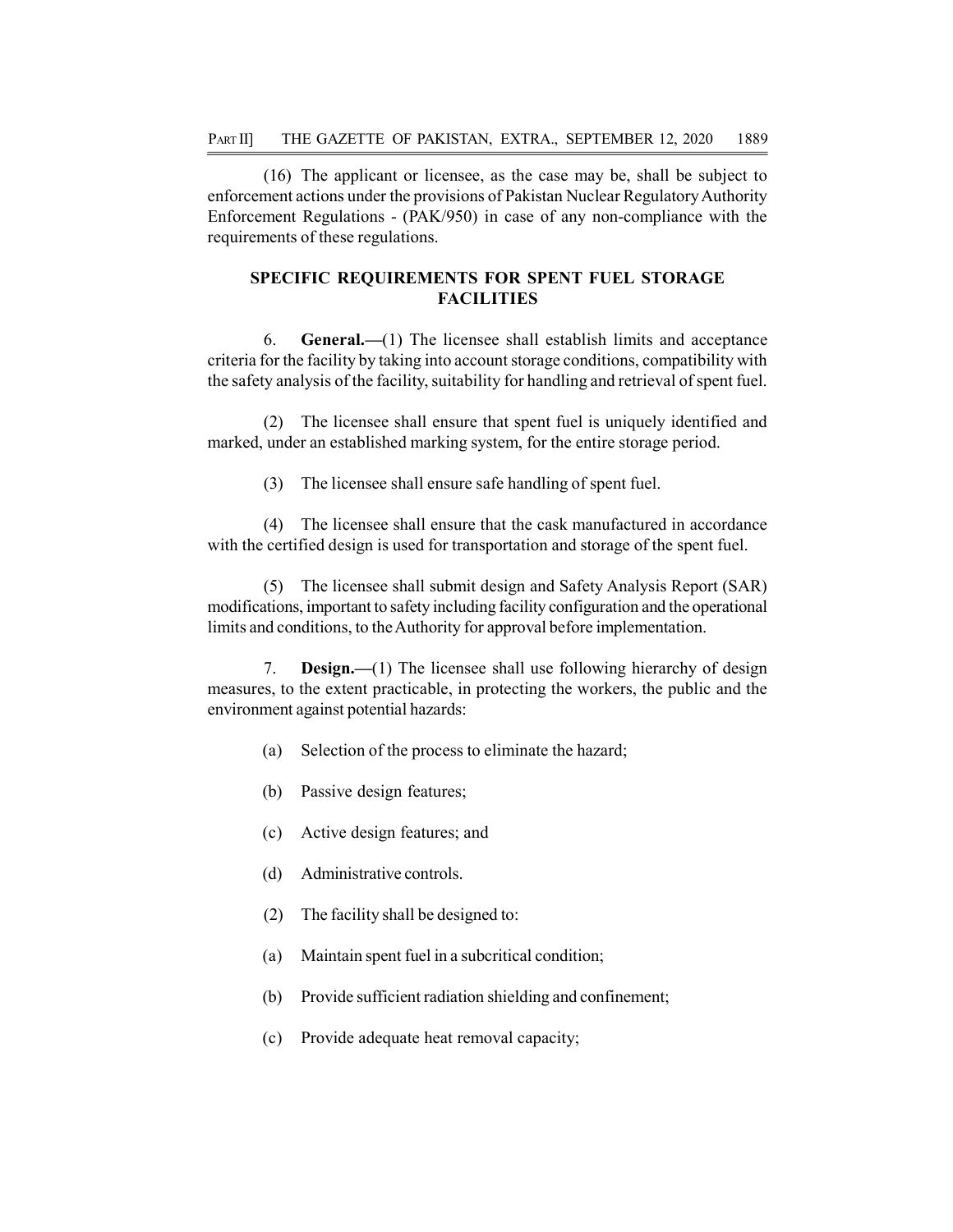- (d) Facilitate decontamination to the extent practicable; and
- (e) Facilitate the retrieval of spent fuel from the storage.

(3) The facility shall be designed to ensure safety for the expected operating lifetime, under both normal and possible accident conditions, until its removal from regulatory control.

(4) Operational limits and conditions shall be developed to ensure that the facility is operated in accordance with the design intent.

(5) The SAR shall clearly describe the assumptions and basis for the operational limits and conditions.

(6) The design of the facility shall ensure availability and accessibility of control rooms and panels, important to safety, during routine and emergency operations.

(7) All structures, systems and components important to safety for the facility shall be identified and classified on the basis of their safety function and safety significance.

(8) The design of the facility shall control and limit the consequences of failures and deviations from normal operation that exceed the capability of safety systems.

(9) Appropriate margins shall be provided in the design for all structures, systems and components important to safety so as to take into account relevant wear-out mechanisms and potential age related degradation, in order to ensure the capability of the structure, system or component to perform the necessary safety function throughout its design life.

(10) Provision shall be made for monitoring, testing, sampling and inspection to assess aging mechanisms predicted at the design stage and to identify unanticipated behavior or degradation that may occur in service.

(11) The design of the facility shall provide suitable measures to limit possible radiological impacts on the workers, the public and the environment, including the impacts from discharges or uncontrolled radioactive releases.

(12) The concept of defence in depth shall be applied at the facility for prevention and mitigation of accidents. The degree of application of each level of defence in depth shall commensurate with the potential hazards associated with the spent fuel.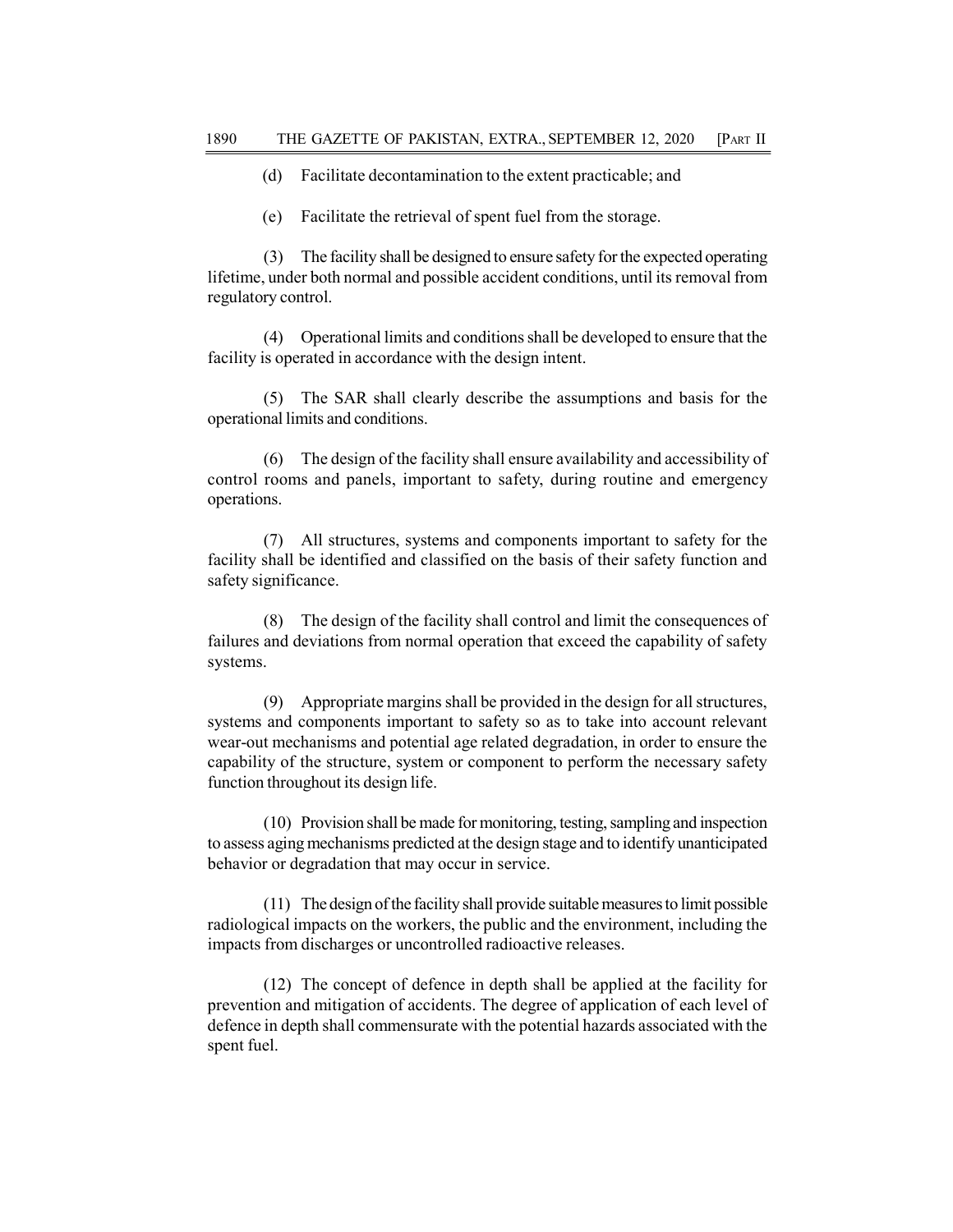(13) The design of the facility shall consider redundancy and diversity of the safety related structures, systems and components.

(14) Structures, systems and components important to safety, shall be designed, taking into account the site specific natural phenomena such as earthquakes, hurricanes, floods, fires etc., and for human-induced external events.

(15) Structures, systems and components important to safety shall either be capable of performing their safety functions in spite of loss of support systems, or shall be designed to fail to safe configuration.

(16) The design of the facility shall provide adequate accessibility to facilitate inspection; testing and maintenance of structures, systems and components; and monitoring for radiation and contamination.

(17) If an item important to safety cannot be designed to be capable of being tested, inspected or monitored to the extent desirable, a robust technical justification shall be provided that incorporates the following approach:

- (a) Other proven alternatives and indirect methods; and
- (b) Conservative safety margins shall be applied or other appropriate measures shall be taken to compensate for possible unanticipated failures.

(18) In design of the facility, not only the facility itself but its interfaces with other facilities that may affect its safety shall also be considered.

(19) Cooling systems, including any support features, shall have adequate capacity, availability and reliability to remove heat generated from radioactive decay and chemical reactions.

8. Handling Equipment.—(1) The equipment and systems for handling of spent fuel shall be designed to:

- (a) Prevent damage to the fuel;
- (b) Prevent dropping of the fuel and the casks;
- (c) Facilitate decontamination of the facility;
- (d) Prevent undue stresses on spent fuel; and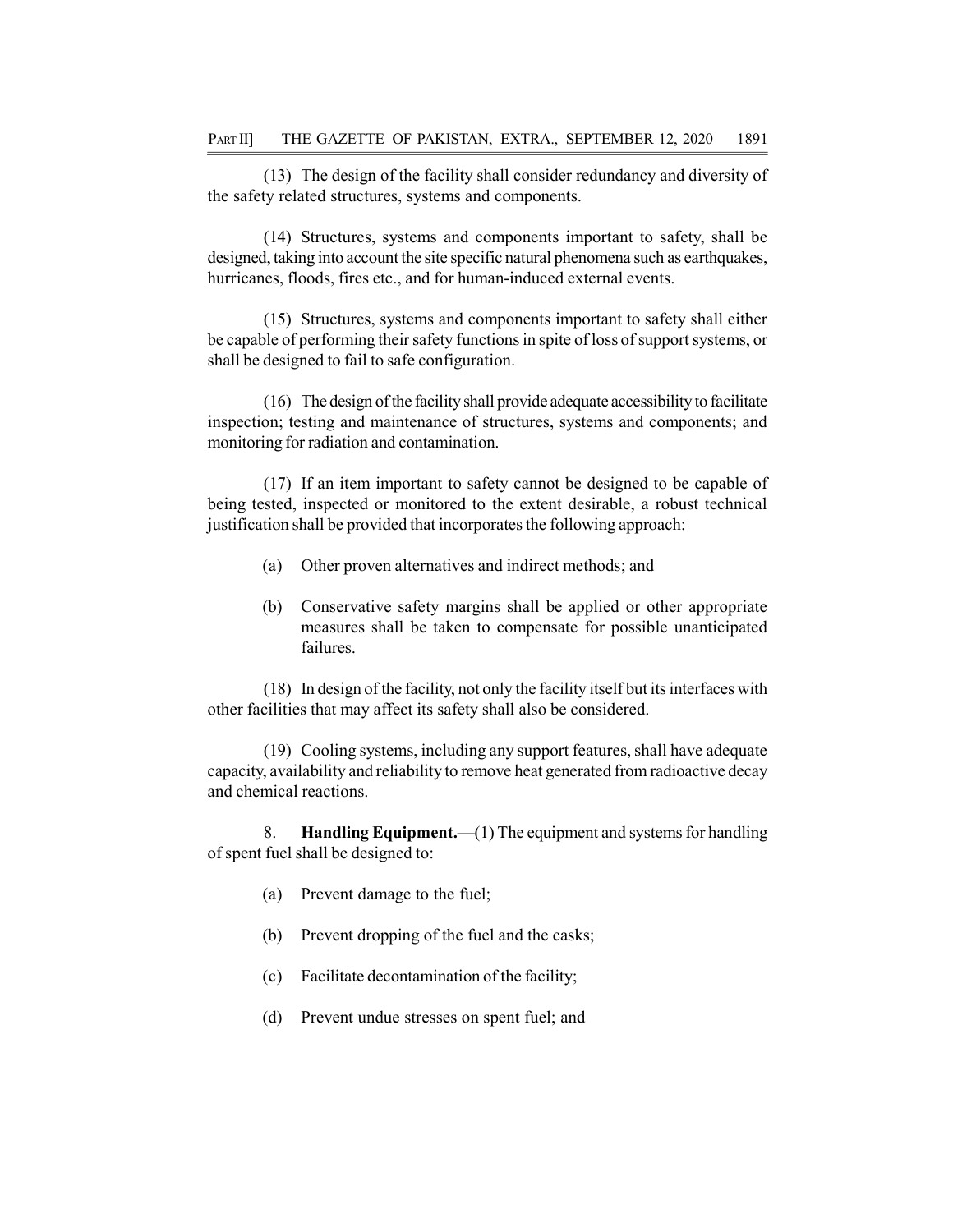- (e) Facilitate maintenance and future decommissioning of fuel handling and storage facilities.
- (2) The cranes for carrying the cask shall meet single-failure criteria.

(3) The design of handling equipment shall provide for automatic stop of the Fuel Handling Equipment (FHE) in the event of earthquake with intensity values higher than those set in the design.

- (4) The FHE shall have interlocks which restrict:
- (a) Lifting the spent fuel higher than the water level to ensure radiation protection of the personnel;
- (b) Shaking of FHE during spent fuel handling; and
- (c) Contact of the FHE with structural elements of the spent fuel pool.

9. Aging Management.—(1) The licensee shall develop and implement aging management program for its facility.

(2) The licensee shall take into account aging and wear out effects in all normal operating conditions of the facility.

10. Financial Resources.—The licensee shall allocate adequate financial resources to fulfill its prime responsibility for safety and to implement these foregoing safety requirements.

11. Event Notification.—(1) The licensee shall notify the Authority as soon as possible but not later than twelve (12) hours after the discovery of any event having impact on safety of the spent fuel.

- (2) The licensee shall:
- (a) Within seventy two (72) hours, submit a preliminary report to the Authority; and
- (b) Within sixty (60) days, submit a detailed report to the Authority on the causes of the event, its circumstances and consequences, and on the corrective actions taken or to be taken.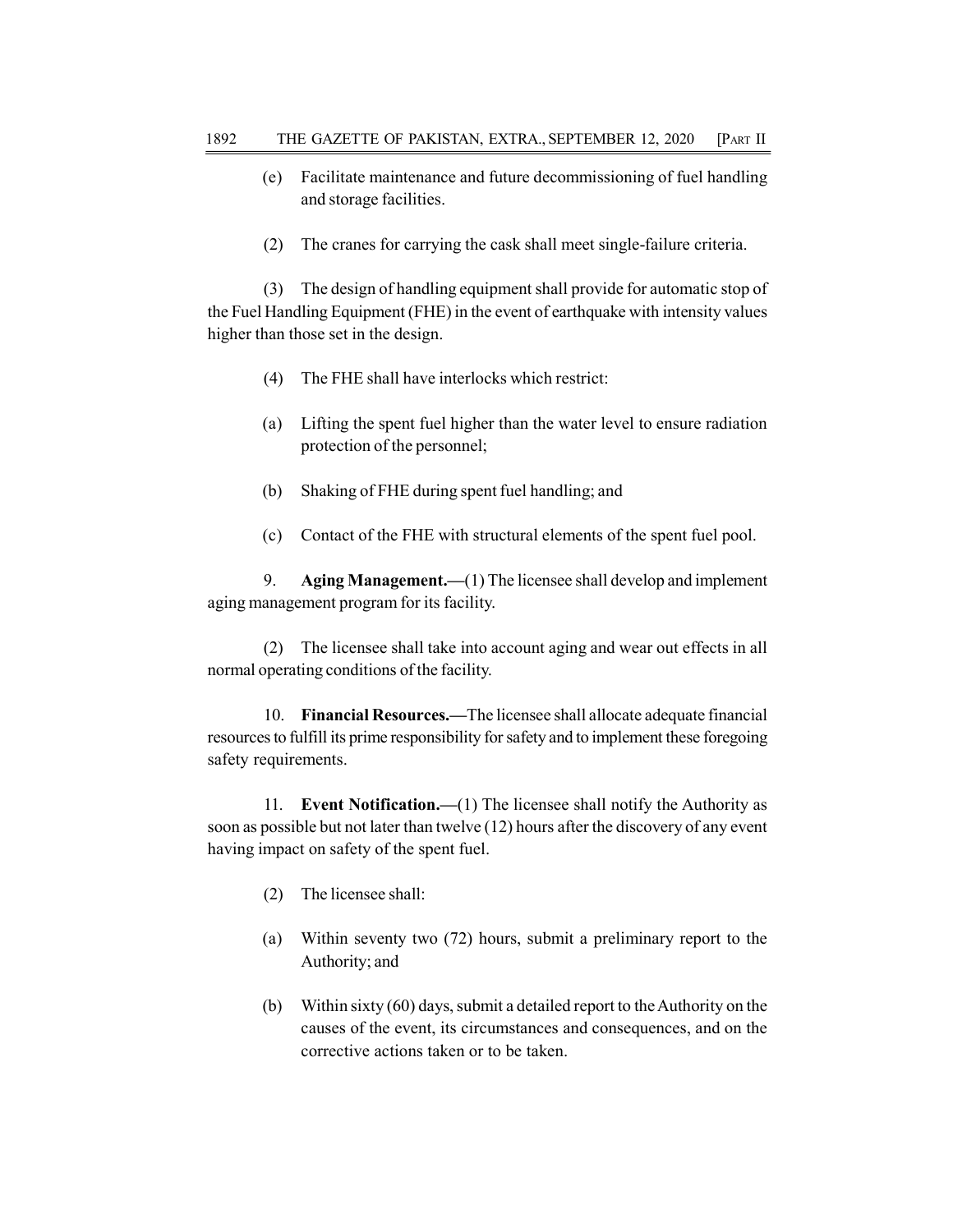12. Records and Reports.—(1) The licensee shall ensure that records and reports important to safety are maintained throughout the lifetime of the facility.

(2) The licensee shall maintain up to date inventory of spent fuel on yearly basis or on such shorter intervals in such format as specified by the Authority.

(3) The licensee shall submit to the Authority an annual report, as specified by the Authority, describing inventory and all necessary details relevant to the safe management of spent fuel.

13. Additional Requirements for Wet Storage Facility.—(1) The facility for wet storage shall be designed and built to withstand the maximum potential earthquake stresses for the region where the facility is sited or situated.

- (2) The design of the facility shall include means for the following:
- (a) Controlling the temperature, water chemistry and radiological composition of water in which spent fuel is handled or stored;
- (b) Monitoring and controlling the water level in the fuel storage pool and means for detecting leakage;
- (c) Preventing the uncovering of fuel assemblies in the pool; and
- (d) Ensuring sufficient filtered ventilation of the facility.

(3) The feed water system of the pools shall be designed with the capacity higher than the system for water purification.

(4) The design of the facility shall minimize operator intervention during normal operation and accident conditions.

(5) The facility shall maintain at least minimum water levels in the fuel storage pool necessary for radiation shielding.

(6) Backup system for filling the pool from a reliable water source shall be provided and the capacity of the backup system for filling shall be higher than the maximum pool leakage rate.

(7) The instrumentation and control system of the facility shall ensure online monitoring of the level, temperature and specific activity of the pool water.

(8) The licensee shall make necessary arrangements for measurement of concentration of homogenous neutron absorbers.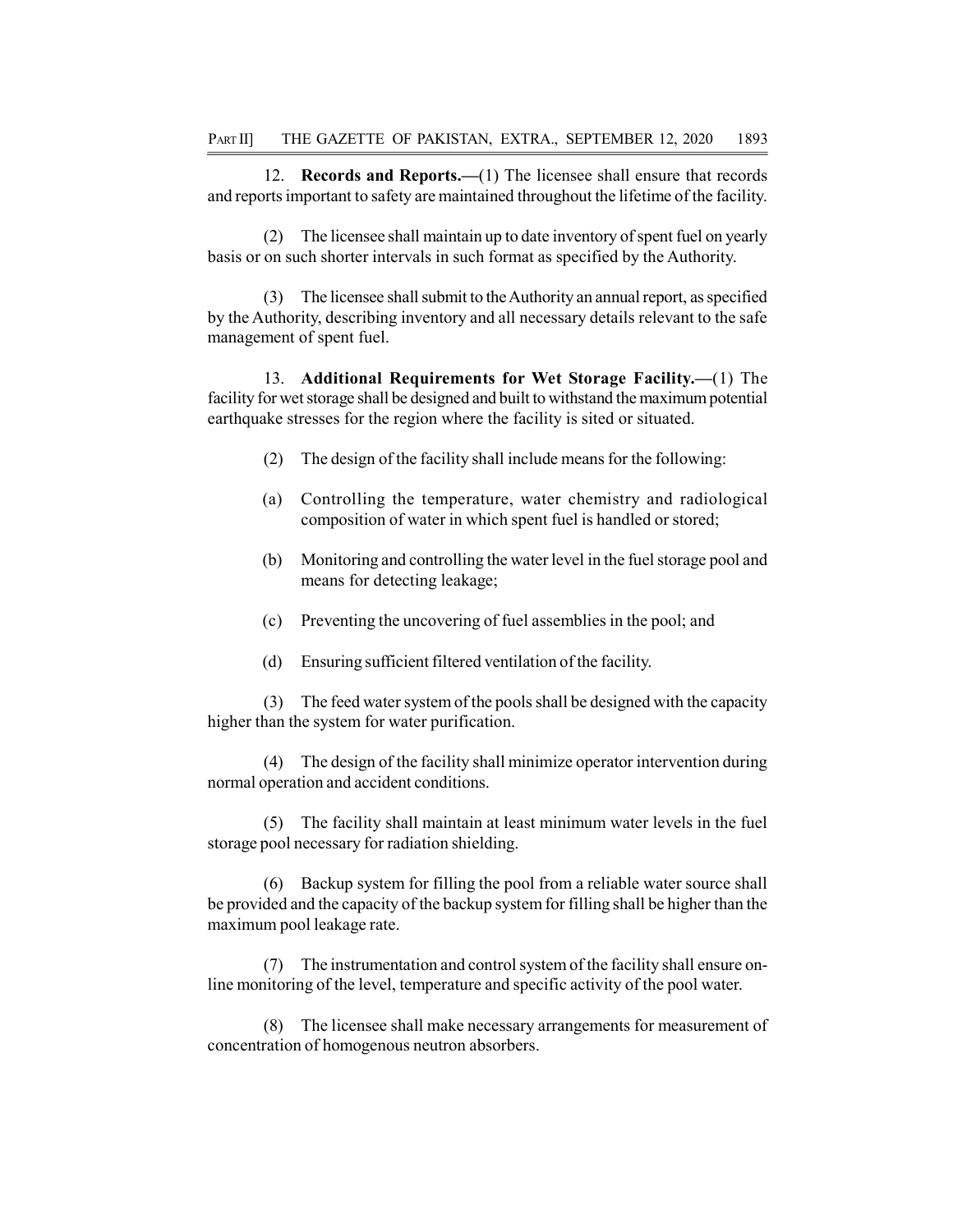(9) The operators shall be provided with clear displays and alarms for those parameters that are important to safety.

(10) The equipment for underwater fuel handling shall not cause mechanical damages to the cladding of the pools from:

- (a) The existing equipment at the facility; and
- (b) Initiating events like falling of casks and assemblies during handling of spent fuel or other heavy objects.

#### SPECIFIC REQUIREMENTS FOR CASK

14. General.—(1) The applicant shall be responsible to comply with the applicable national laws, regulations and technical standards related to cask.

(2) The applicant shall establish design criteria for all relevant parameters of the cask and submit to the Authority for approval.

- (3) The cask shall be conspicuously and durably marked with the following:
- (a) Design approval certificate number;
- (b) A unique identification number;
- (c) Date of manufacturing; and
- (d) Maximum laden weight.
- 15. Design.—(1) The cask shall be designed to:
- (a) Maintain spent fuel in a subcritical condition;
- (b) Provide sufficient radiation shielding and confinement;
- (c) Provide redundant sealing of confinement systems;
- (d) Provide adequate heat removal;
- (e) Facilitate decontamination to the extent practicable; and
- (f) Facilitate the retrieval of spent fuel from storage.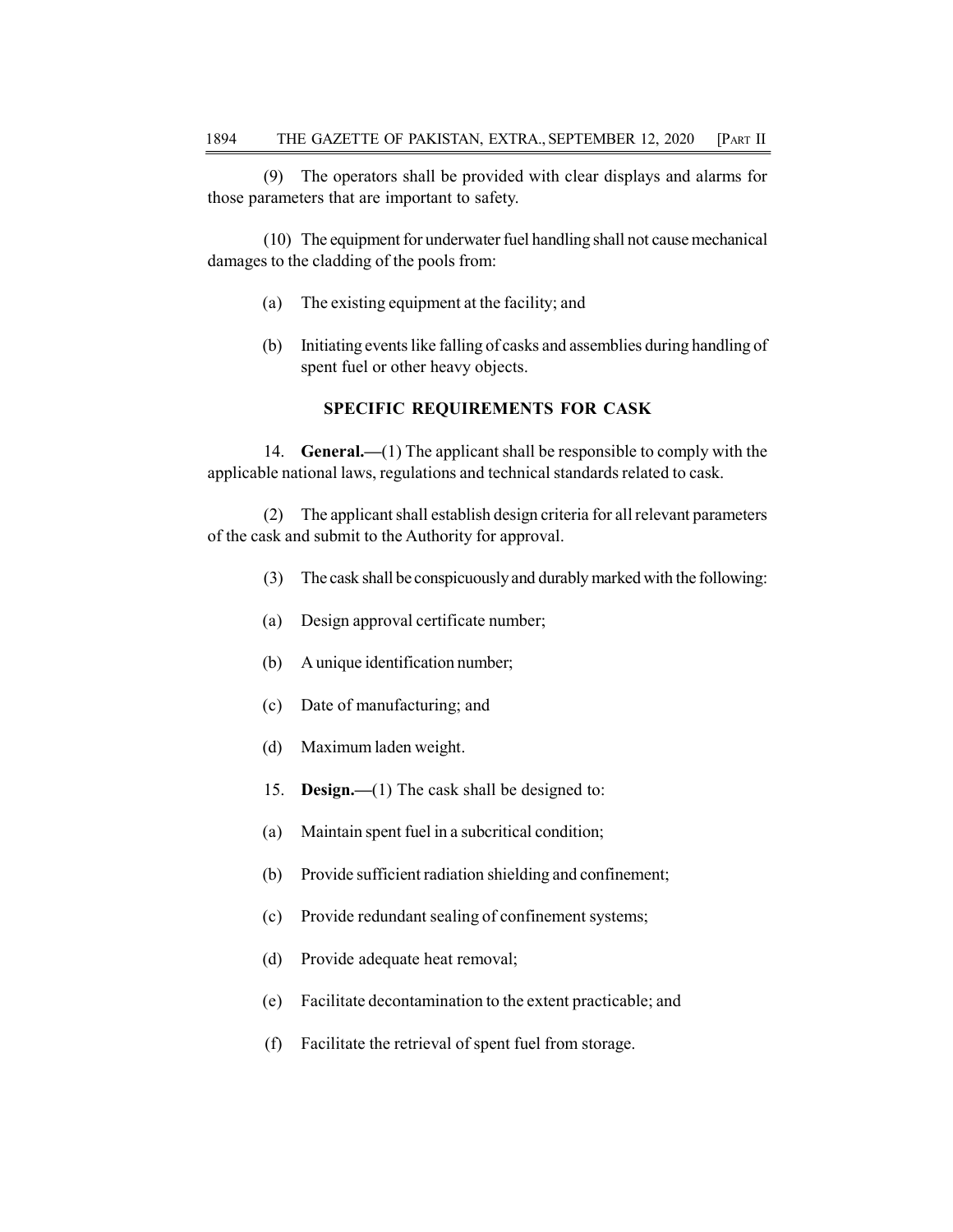(2) The cask shall be designed to ensure safety of the fuel throughout the operating lifetime of the cask, under both normal and possible accident conditions.

(3) The limits and conditions shall be developed to ensure that the cask is operated in accordance with the design assumptions and intent.

(4) The SAR of the cask shall describe the assumptions and basis for the operational limits and conditions.

(5) All items important to safety for a cask shall be identified and classified on the basis of their safety function and safety significance.

(6) Appropriate margins shall be provided in the design of all items important to safety so as to take into account relevant wear out mechanisms and potential age related degradation, in order to ensure the capability of the item important to safety to perform necessary safety function throughout its design life.

(7) Provision shall be made for monitoring, testing, sampling and inspection to assess aging mechanisms predicted at the design stage and to identify unanticipated behavior or degradation that may occur in service.

(8) The design of the cask shall provide suitable measures to limit possible radiological impacts on the workers, the public and the environment.

(9) The concept of defence in depth shall be applied at the cask for the prevention and mitigation of accidents. The degree of application of each level of defence in depth shall be commensurate with the potential hazards associated with the spent fuel.

(10) Items important to safety shall be designed taking into account the site specific natural phenomena such as earthquakes, hurricanes, floods, fires etc., and for human-induced external events.

(11) The design of the cask shall provide adequate accessibility to facilitate inspection; testing and maintenance of items important to safety; and monitoring for radiation and contamination.

(12) If an item important to safety cannot be designed to be capable of being tested, inspected or monitored to the extent desirable, a robust technical justification shall be provided that incorporates the following approach:

(a) Other proven alternatives or indirect methods, as the case may be; and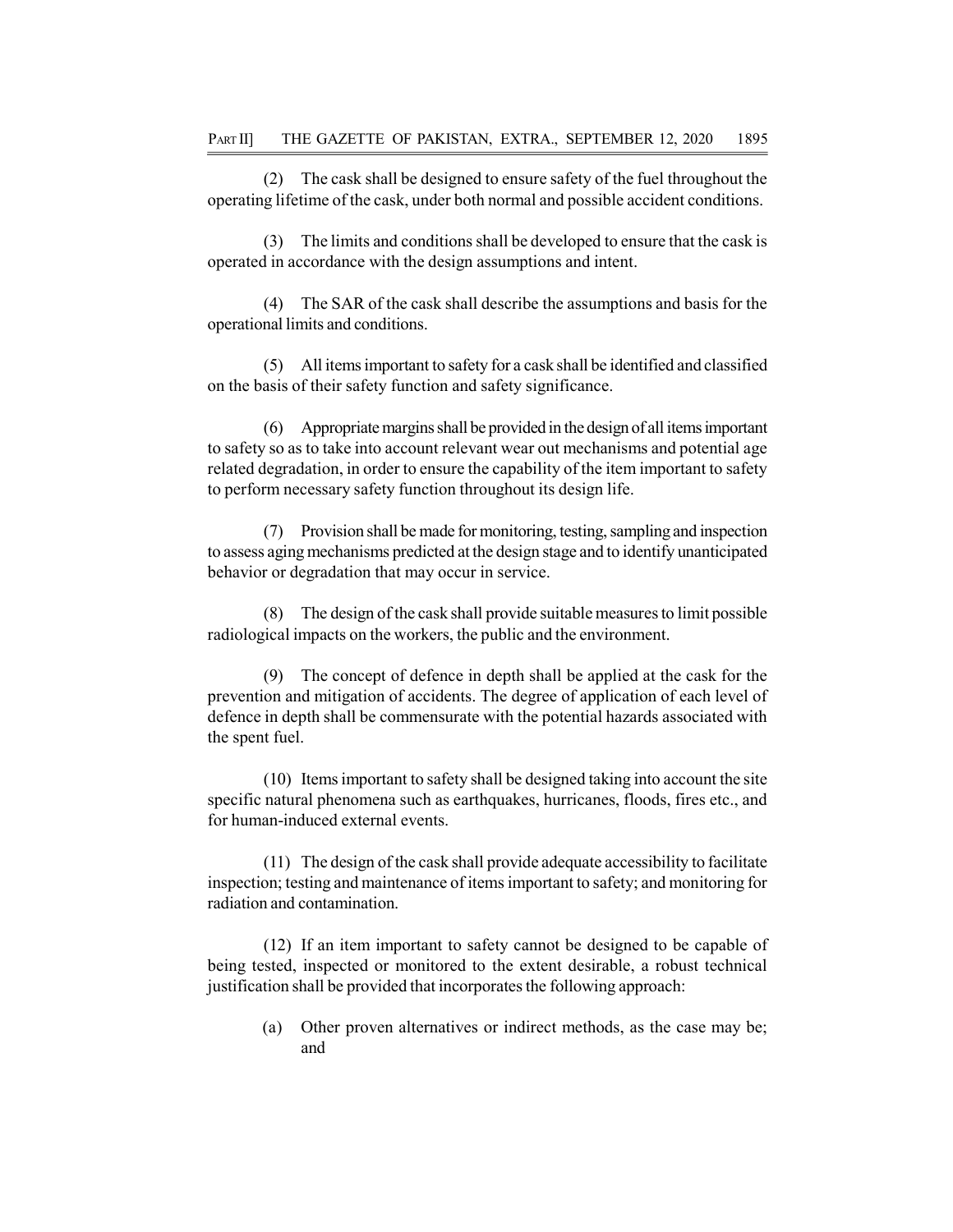(b) Conservative safety margins shall be applied or other appropriate precautions shall be taken to compensate for possible unanticipated failures.

(13) The design of the cask shall be such as to ensure that the consequences of credible failures of equipment or systems, both within and outside the facility, shall not exceed the limits.

(14) The cask used for storage of damaged fuel shall be designed to withstand the temperatures and pressures resulting from the residual heat of the spent fuel and from chemical reactions.

16. Records and Reports.—The certificate holder shall submit a written report to the Authority within thirty (30) days of discovery of a design or fabrication deficiency for any cask which has been delivered to a licensee, when the design or fabrication deficiency affects the ability of items important to safety to perform their intended safety function. Records of such reports shall be maintained and updated.

### Schedule I

# Design Certification Process for the Cask (Refer Regulation 5(2))

The design certification process for the cask shall be as follows:

1. Letter of Intent.—The applicant shall notify in writing to the Chairman of his intention to design a cask as early as possible.

2. Finalization of Applicable Codes and Standards.—The applicant shall submit the list of codes and standards to be followed for design of the cask to the Authority for approval.

3. Submission of Application for Design Approval Certificate.— The applicant shall submit an application to the Authority, for obtaining a design approval certificate for the cask, along with the following documents in accordance with the approved codes and standards:

- (1) Safety Analysis Report
- (2) Management System Manual
- (3) Aging Management Program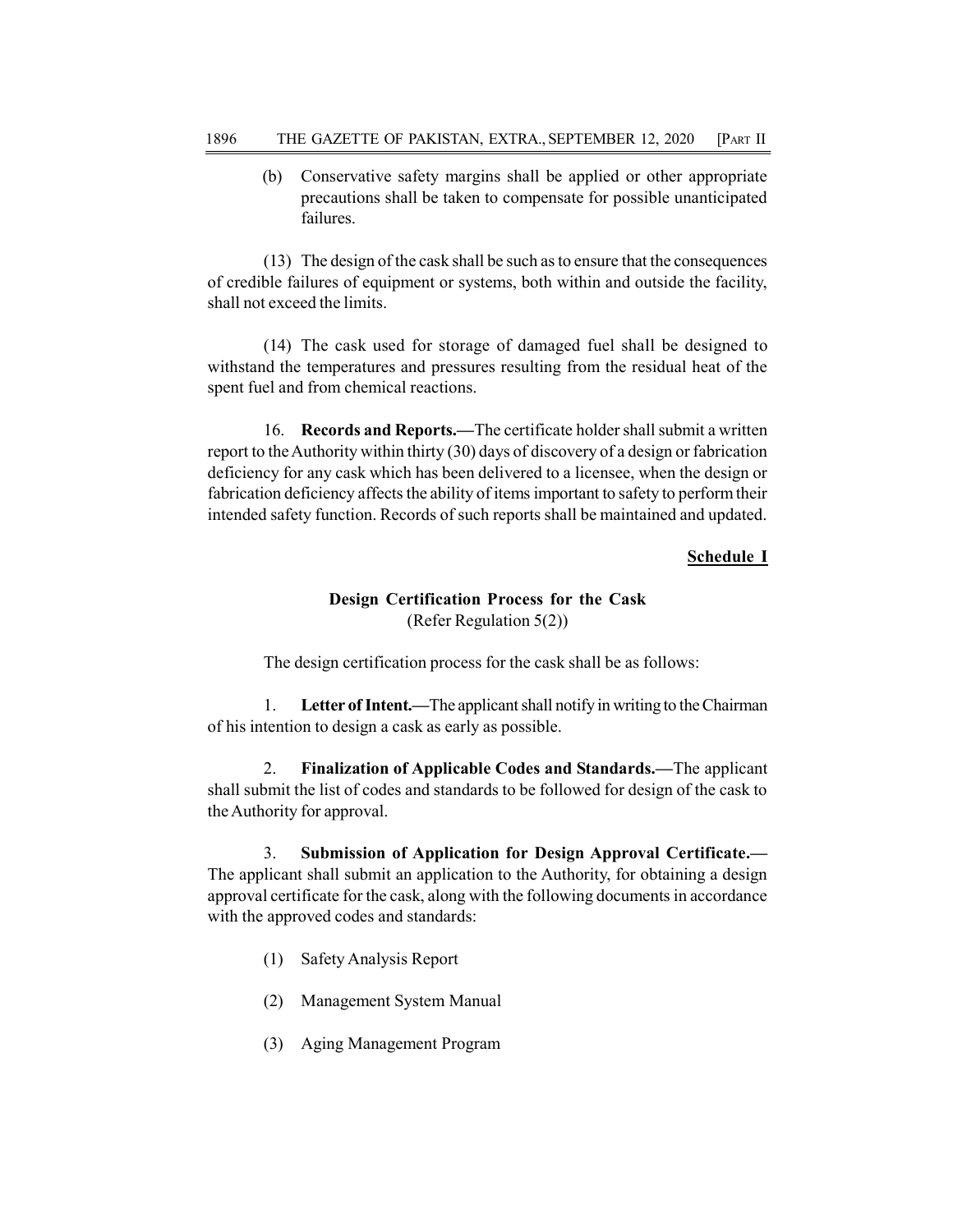(4) Surveillance and Testing Program

4. Provisional Acceptance of Design and Authorization for Manufacturing of Prototype Cask.—Following shall be the sequence of steps:

(1) Based on satisfactory review of documents mentioned in Section 3 of this Schedule, the design may provisionally be accepted by the Authority.

(2) The applicant shall ensure that the prototype cask is manufactured from licensed cask manufacturer only.

(3) The applicant shall submit the quality plan (Q-plan) to the Authority for the manufacturing of prototype cask revealing all the applicable tests required for qualification of the cask and selection of inspection control points by the Authority.

(4) Qualification of each test shall be a prerequisite to proceed for the next test.

(5) After completion of tests performed on the cask, the applicant shall submit test completion report, along with updated documents mentioned in Section 3 of this Schedule, to the Authority.

(6) In case of any modification in the design prior to the issuance of design approval certificate, the applicant shall submit a design modification case to the Authority for approval.

5. Issuance of Certificate.—Upon acceptance of the updated submissions and resolution of all safety issues, the Authority may issue a design approval certificate for the cask for such purpose, for such period, and with such terms and conditions as may be specified by the Authority in the certificate. The certificate may not be issued for more than twenty (20) years at once.

6. Amendment in Certificate.—(1) The certificate holder shall submit an application for the amendment in the design approval certificate to the Authority along with the relevant documents and applicable amendment fee as prescribed in Regulations on Licensing Fee by Pakistan Nuclear Regulatory Authority - (PAK/900).

(2) Upon approval of the submissions, the Authority may issue the amended design approval certificate.